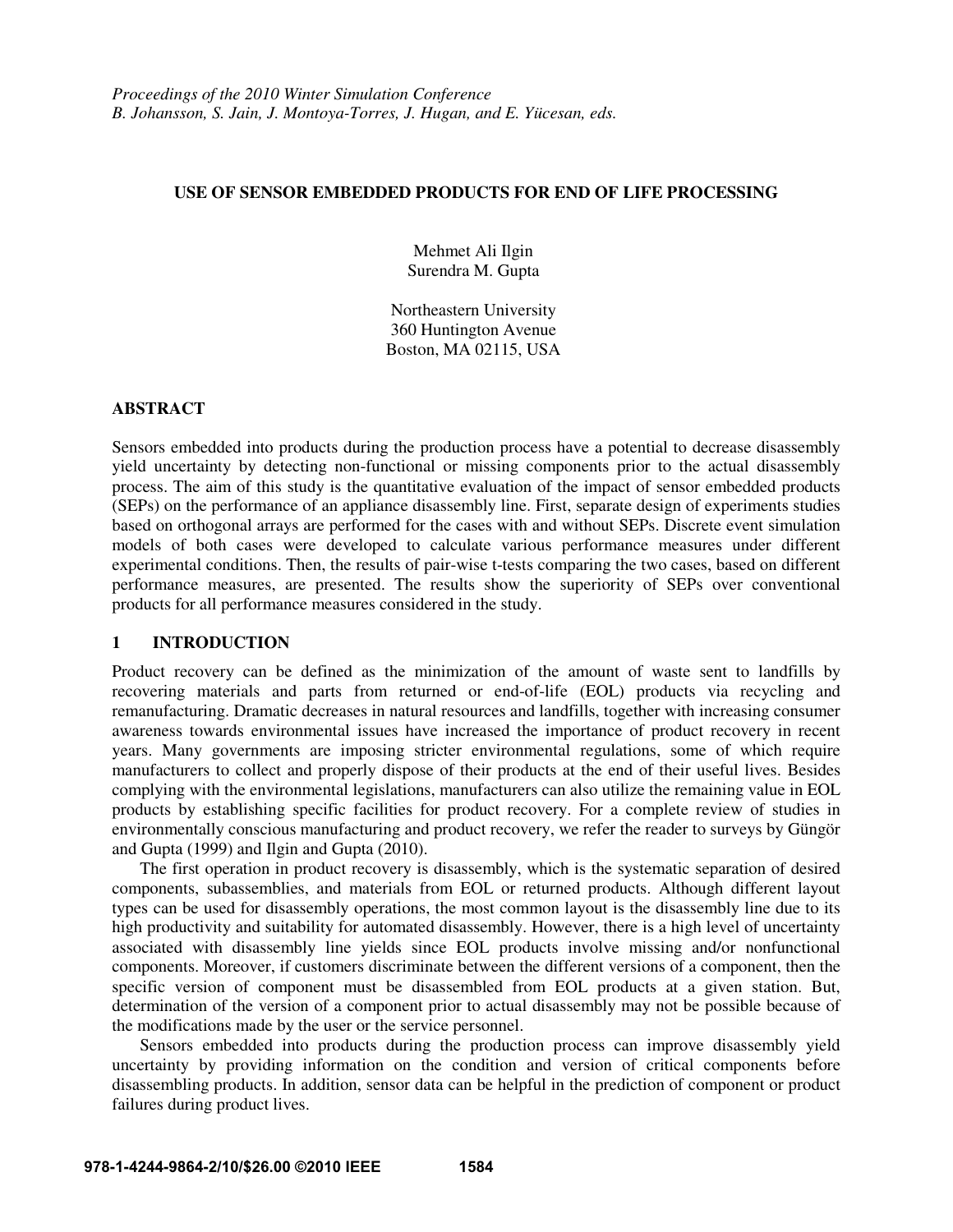Although there is a vast amount of literature on the use of sensor-based technologies on after-sale product condition monitoring (Scheidt and Shuqiang 1994; Karlsson 1997; Klausner, Grimm, and Horvath 1999; Petriu *et al.* 2000), only few researchers have presented a cost-benefit analysis. Klausner, Grimm, and Hendrickson (1998) analyzed the trade-off between the higher initial manufacturing cost caused by the use of an electronic data log in products and cost savings from the reuse of used motors. Simon *et al.* (2001) improved the cost-benefit analysis of Klausner, Grimm, and Hendrickson (1998) by considering the limited life of a product design. They showed that, in that case, servicing provides more reusable components compared to EOL recovery of parts. Vadde *et al.* (2008) investigated the effectiveness of embedding sensors in computers by comparing several performance measures in the two scenarios-with embedded sensors and without embedded sensors. However, they do not provide a quantitative assessment of the impact of SEPs on these performance measures. Moreover, since only one component of a computer (hard disk) was considered, the disassembly setting does not represent the complexity of a disassembly line which is generally used to disassemble EOL computers. Ilgin and Gupta (2009) analyzed the effect of SEPs on the performance of an EOL computer disassembly line which is used to disassemble three components from EOL computers, namely, memory, hard disk and motherboard. Due to relatively simple structure of an EOL computer, they did not consider the precedence relationships among the components. However, disassembly of a particular component is restricted by one or more components in some products. That is why these products are disassembled according to a route determined by the precedence relationships. Moreover, the customers may discriminate between different versions of a component.

 In this study, we evaluate the quantitative impact of SEPs on the performance of an appliance disassembly line by considering the precedence relationships among the components of a product together with component discriminating demands. First, separate design of experiments studies based on orthogonal arrays are performed for the cases with and without SEPs. Due to the ability of discrete event simulation (DES) in modeling complex disassembly systems (Guide 1993; Gatland, Yang, and Buxton 1997; Ilgin and Gupta 2008), we developed DES models of both cases to calculate various performance measures under different experimental conditions. Then the results of pair-wise t-tests comparing two cases based on different performance measures are presented.

### **2 APPLIANCE DISASSEMBLY PROCESS**

A five-station disassembly line is used to disassemble EOL ranges, ovens and cooktops. Figure 1 presents the routing of EOL products together with the components disassembled at different stations of the line. According to this figure, cooktops only visit the last station. EOL ovens visit the first four stations while EOL ranges visit all stations. Disassembly times at stations, demand inter-arrival times (mean time between two successive demands) for components and EOL product inter-arrival times (mean time between two successive EOL product arrivals) are all distributed exponentially.

 There are seven components shared by EOL ranges and ovens, namely door, fan plate, fan, lower back plate, motor, upper back plate, circuit board while EOL ranges and cooktops share one common component, namely, heating element. Table 1 presents precedence relationships among the components of a range*.* Precedence relationships for an oven will be same with a range except for heating element which is not included in ovens. Since only heating element is disassembled from a cooktop, there is no precedence relationship for this product. Various properties of the disassembled components can be seen in Table 2. Customer demand exists for three components, namely, motor, circuit board and heating element. There are two circuit board versions and two heating element versions. The demand arrives for a specific version of a component at a station. For instance, if a customer orders a version 1 circuit board, version 1 circuit board inventory at station 4 is checked. If there is no version 1 circuit board, it is backordered. A version 2 circuit board cannot be used as a substitute for a version 1 circuit board.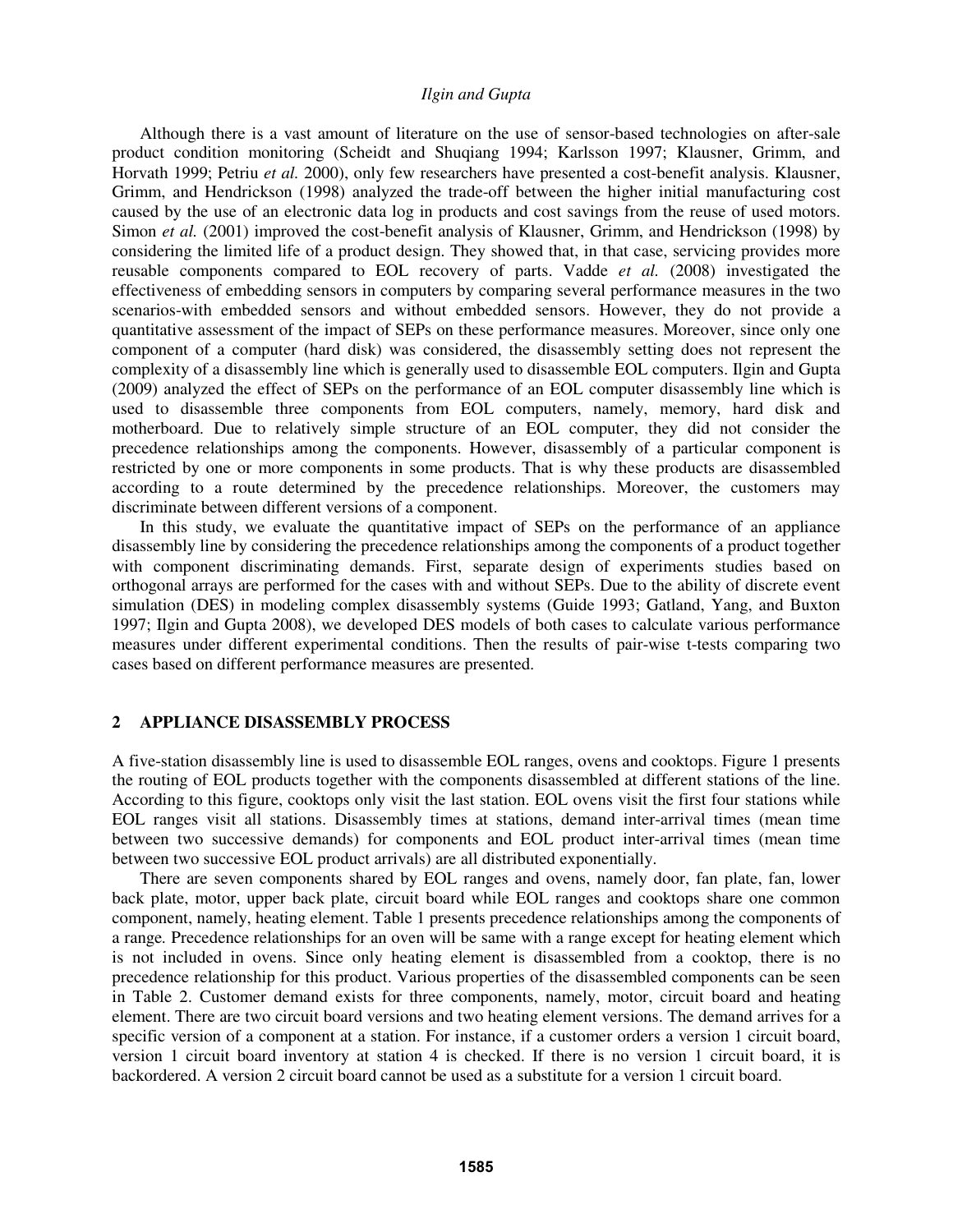

Figure 1: Disassembly of various components from EOL appliances

| <b>Component Name</b>   | Code | <b>Precedence Relationship</b> | <b>Station</b> |
|-------------------------|------|--------------------------------|----------------|
| Door                    | А    |                                |                |
| Fan Plate               | В    |                                |                |
| Fan                     | C    | A,B                            |                |
| Lower Back Plate        | D    |                                |                |
| Motor                   | Е    | A,B,C,D                        |                |
| <b>Upper Back Plate</b> | F    |                                |                |
| Circuit Board           | G    |                                |                |
| <b>Heating Element</b>  | H    |                                |                |

Table 1: Precedence relationships among the components of a range.

 Conventional products (ones with no sensors) visit all stations. Following the disassembly at each station, components are tested. Table 2 presents the means and standard deviations for normally distributed testing times of the components. Sensor embedded products visit only the stations which are responsible for the disassembly of the functional components and their predecessor components. In addition, no testing is required for this case because of the sensor information available on the condition of the component.

 A small truck with a load volume of 450 cubic is used to dispose of excess products, subassemblies and components. Whenever the total volume of the excess inventories becomes equal to the truck volume, the truck is sent to a recycling facility. Any product, subassembly or component inventory which is greater than *maximum inventory level* is assumed to be excess. Component volumes are given in Table 2. Cooktop, range and oven volumes are taken as 3, 20, and 20 cubic feet, respectively. A multi kanban system developed by Udomsawat and Gupta (2008) is used to control the disassembly line.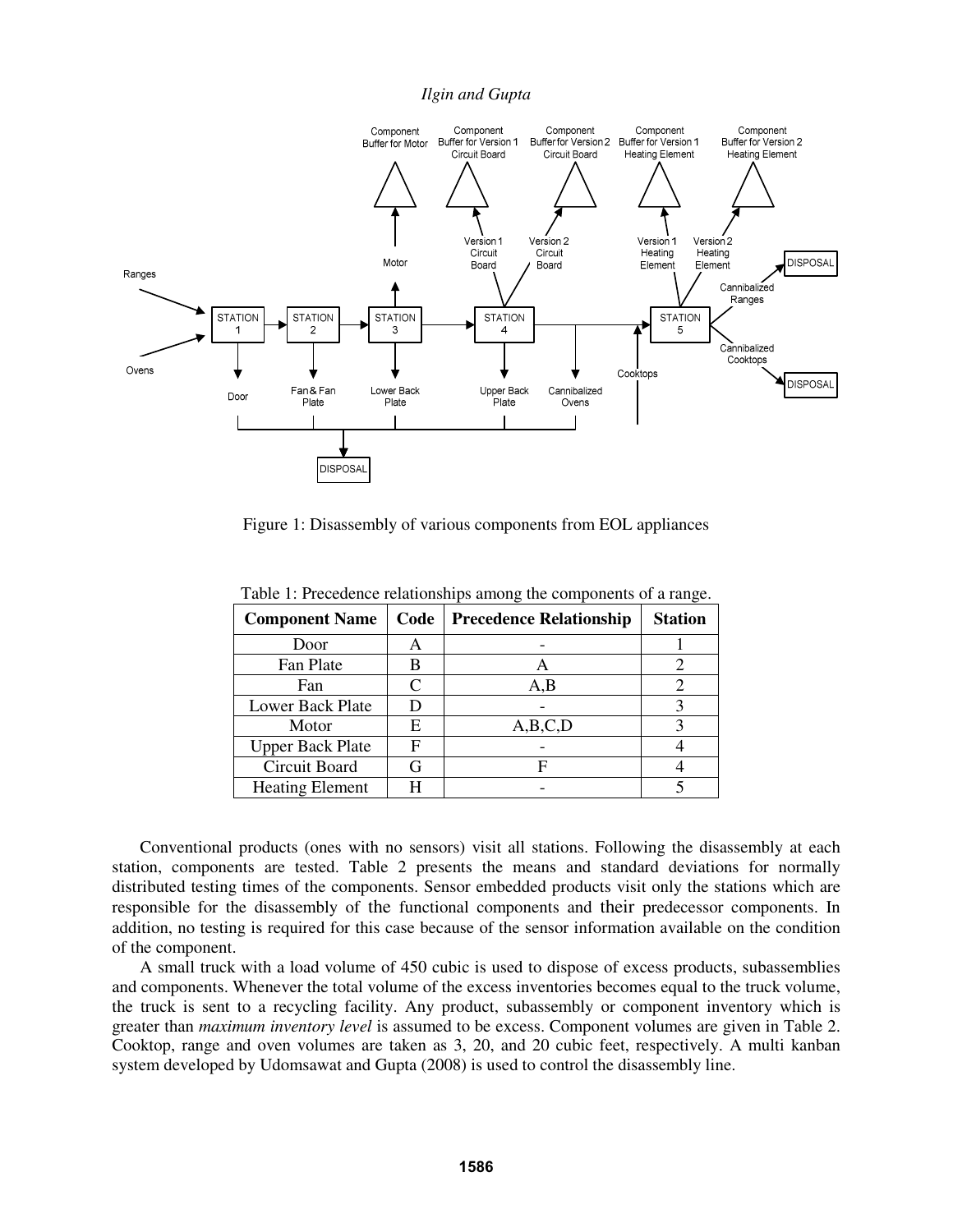| <b>Component</b>               | <b>Testing Time (min.)</b> |           | Volume | Weight | Demanded?      | <b>Disposal</b>       |  |  |
|--------------------------------|----------------------------|-----------|--------|--------|----------------|-----------------------|--|--|
| <b>Name</b>                    | <b>Mean</b>                | Std. Dev. | (cft)  | (lbs)  |                | <b>Classification</b> |  |  |
| Door                           |                            |           | 1.15   | $\ast$ | N <sub>0</sub> | Steel scrap           |  |  |
| Fan Plate                      | -                          | ۰         | 0.02   | 0.3    | N <sub>0</sub> | Steel scrap           |  |  |
| Fan                            |                            |           | 0.02   | 0.2    | N <sub>0</sub> | Steel scrap           |  |  |
| <b>Lower Back Plate</b>        | $\overline{\phantom{0}}$   |           | 0.15   |        | N <sub>0</sub> | Steel scrap           |  |  |
| Motor                          | 12                         | 1.5       | 0.02   | $\ast$ | Yes            | Waste                 |  |  |
| <b>Upper Back Plate</b>        |                            |           | 0.06   | 0.5    | N <sub>0</sub> | Steel scrap           |  |  |
| Circuit Board                  | 6                          | 1.5       | 0.03   | 0.4    | Yes            | Waste                 |  |  |
| Heating Element (Big)          | 2.5                        | 0.3       | 0.03   | 0.6    | Yes            | Waste                 |  |  |
| <b>Heating Element (Small)</b> | 2.5                        | 0.3       | 0.02   | 0.3    | <b>Yes</b>     | Waste                 |  |  |

Table 2: Various specifications for the disassembled components.

\*Door and motor weights are factors in the experimental design study. For the weight ranges defined for these two components, see Table 3.

# **3 EXPERIMENTAL DESIGN STUDY**

In this section, we compare the case of SEPs against the case of conventional products (CPs) under different experimental conditions. Table 3 presents the factors and factor levels considered in the experiments. As seen in Table 3, we have 40 factors. A full factorial design with 40 factors would require an extensive number of experiments (viz., 1.22E+19). Therefore, experiments were designed using Orthogonal Arrays (OAs) (Aksoy and Gupta 2005, Dengiz 2009) which allow for the determination of main effects by running a minimum number of experiments. Specifically,  $L_{81}$  OA was chosen since it requires 81 experiments while accommodating 40 factors with three levels (Phadke 1989).

 DES models developed in Arena 11 (Kelton, Sadowski, and Sadowski 2007) were used for both cases to determine profit value together with various cost and revenue parameters for each OA experiment. Animations of the DES models were built for verification purposes. In addition, models' output results were checked for reasonableness. Dynamic plots and counters providing dynamic visual feedback were used to validate the DES models. The replication time for each DES model was 60480 minutes, the equivalent of six months with one eight hour shift per day. DES models were replicated 10 times for each OA experiment.

The following formula is used in the DES models for the calculation of profit values.

Total Revenue  
\n
$$
Profit = (SR + CR + SCR) \cdot (HC + BC + DC + DPC + TC + TPC)
$$
\n(1)

The different cost and revenue components used in the equation 1 can be defined as follows:

- SR : The total revenue generated by the component sales during the simulated time period (STP).
- CR : The total revenue generated by the collection of EOL products during the STP.
- SCR : The total revenue generated by selling scrap components during the STP.
- HC : The total holding cost of components, EOL products and subassemblies during the STP.
- BC : The total backorder cost of components during the STP.
- DC : The total disassembly cost during the STP.
- DPC : The total disposal cost of components, EOL products and subassemblies during the STP.
- TC : The total testing cost during the STP.
- TPC : The total transportation cost during the STP.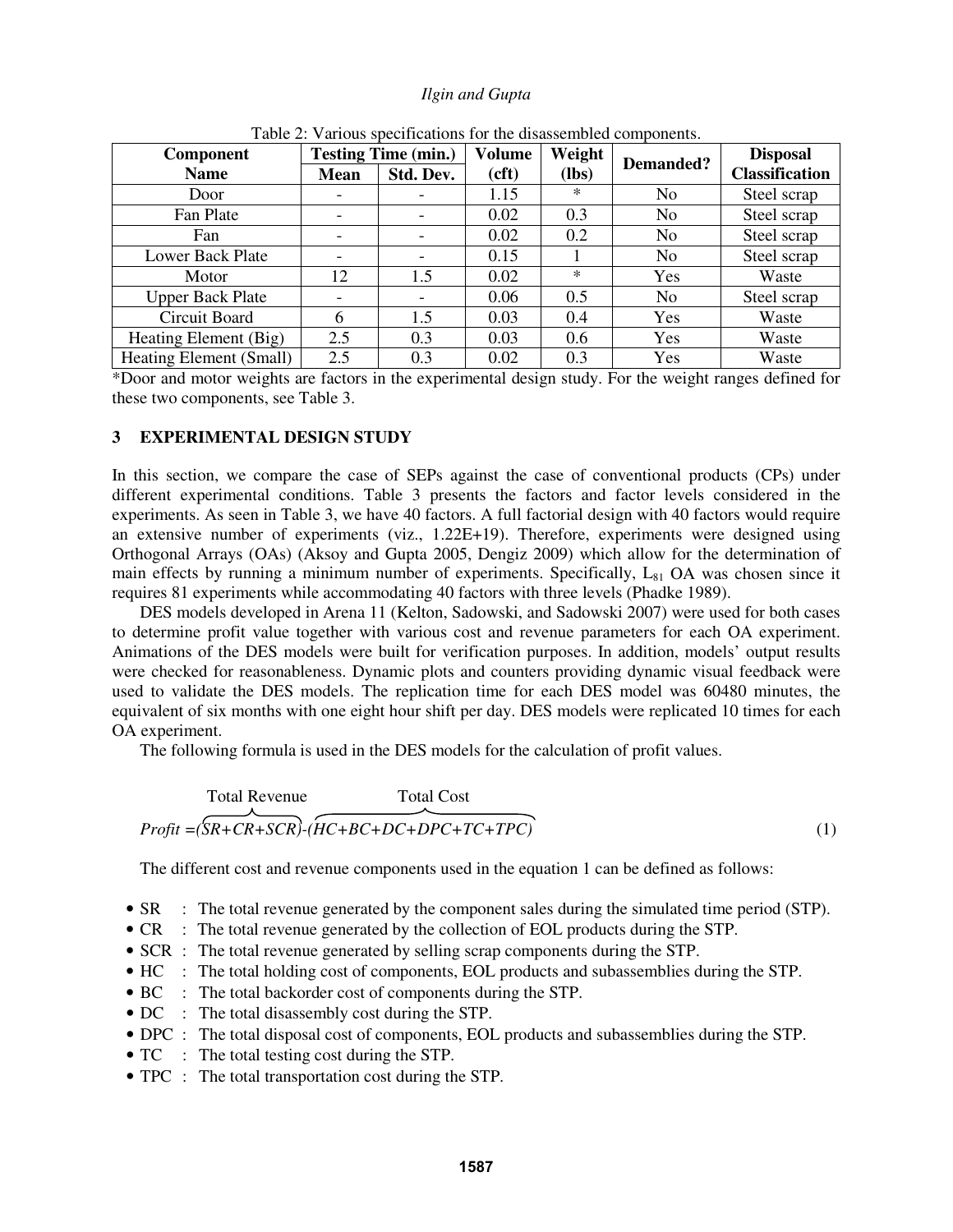| N <sub>0</sub>          | <b>Factor</b>                                               | Unit            | <b>Levels</b>  |                                                                                                                                                                                                                                                |                 |
|-------------------------|-------------------------------------------------------------|-----------------|----------------|------------------------------------------------------------------------------------------------------------------------------------------------------------------------------------------------------------------------------------------------|-----------------|
|                         |                                                             |                 | $\mathbf{1}$   | $\boldsymbol{2}$                                                                                                                                                                                                                               | 3               |
| $\mathbf{1}$            | Disposal cost increase factor for EOL products              | $\%$            | $\overline{4}$ |                                                                                                                                                                                                                                                | 12              |
| $\overline{2}$          | Scrap revenue decrease factor for EOL products              | $\%$            | $\overline{4}$ |                                                                                                                                                                                                                                                | 12              |
| $\overline{\mathbf{3}}$ | Mean demand rate for Motor                                  | components/hour | $\overline{4}$ |                                                                                                                                                                                                                                                | 12              |
| $\overline{4}$          | Mean demand rate for Version 1 Circuit Board                | components/hour | $\overline{2}$ |                                                                                                                                                                                                                                                | $\,8\,$         |
| $\overline{5}$          | Mean demand rate for Version 2 Circuit Board                | components/hour | $\overline{2}$ |                                                                                                                                                                                                                                                | $\overline{8}$  |
| 6                       | Mean demand rate for Version 1 Heating Element              | components/hour | 6              |                                                                                                                                                                                                                                                | 10              |
| $\boldsymbol{7}$        | Mean demand rate for Version 2 Heating Element              | components/hour | 6              |                                                                                                                                                                                                                                                | 10              |
| 8                       | Mean arrival rate of EOL Ranges                             | products/hour   | 12             | 16                                                                                                                                                                                                                                             | 20              |
| 9                       | Mean arrival rate of EOL Ovens                              | products/hour   | $\overline{5}$ | 10                                                                                                                                                                                                                                             | 15              |
| 10                      | Mean arrival rate of EOL Cooktops                           | products/hour   | $\overline{2}$ |                                                                                                                                                                                                                                                | 8               |
| 11                      | Mean disassembly time for station 1                         | minutes         | 0.30           | 0.60                                                                                                                                                                                                                                           | 0.90            |
| 12                      | Mean disassembly time for station 2                         | minutes         | 0.60           | 0.80                                                                                                                                                                                                                                           | $\mathbf{1}$    |
| 13                      | Mean disassembly time for station 3                         | minutes         | 0.60           | 0.80                                                                                                                                                                                                                                           | $\mathbf{1}$    |
| 14                      | Mean disassembly time for station 4                         | minutes         | 0.60           | 0.80                                                                                                                                                                                                                                           | $\mathbf{1}$    |
| 15                      | Mean disassembly time for a heating element at<br>station 5 | minutes         | 0.15           | 0.20                                                                                                                                                                                                                                           | 0.25            |
| 16                      | Backorder cost rate                                         | $\%$            | 35             |                                                                                                                                                                                                                                                | 75              |
| 17                      | Unit disassembly cost                                       | \$/minute       | 0.8            |                                                                                                                                                                                                                                                | 2.4             |
| 18                      | Unit testing cost                                           | \$/minute       | 0.45           |                                                                                                                                                                                                                                                | 0.65            |
| 19                      | Holding cost rate                                           | $\%$            | 12             |                                                                                                                                                                                                                                                | 36              |
| 20                      | Weight for Door                                             | <b>lbs</b>      | 20             |                                                                                                                                                                                                                                                | $30\,$          |
| 21                      | Weight for Motor                                            | <b>lbs</b>      | $\overline{4}$ |                                                                                                                                                                                                                                                | 12              |
| 22                      | Weight of other steel components of Oven or Range           | <b>lbs</b>      | 180            |                                                                                                                                                                                                                                                | 220             |
| 23                      | Weight of other steel components of Cooktop                 | <b>lbs</b>      | 25             |                                                                                                                                                                                                                                                | 45              |
| 24                      | Price for Motor                                             | \$              | 45             |                                                                                                                                                                                                                                                | 95              |
| 25                      | Price for Version 1 Circuit Board                           | \$              | 35             |                                                                                                                                                                                                                                                | 75              |
| 26                      | Price for Version 2 Circuit Board                           | \$              | 15             |                                                                                                                                                                                                                                                | $\overline{55}$ |
| 27                      | Price for Version 1 Heating Element                         | \$              | 15             |                                                                                                                                                                                                                                                | 35              |
| 28                      | Price for Version 2 Heating Element                         | \$              | 6              |                                                                                                                                                                                                                                                | 18              |
| 29                      | Unit disposal cost                                          | \$/lbs          | 0.25           |                                                                                                                                                                                                                                                | 0.45            |
| 30                      | Unit steel scrap revenue                                    | \$/lbs          | 0.16           |                                                                                                                                                                                                                                                | 0.24            |
|                         |                                                             | Component or    |                |                                                                                                                                                                                                                                                |                 |
| 31                      | Maximum inventory level                                     | subassembly or  | 6              | 12                                                                                                                                                                                                                                             | 18              |
|                         |                                                             | product         |                | 8<br>8<br>$\overline{8}$<br>$\overline{5}$<br>$\overline{5}$<br>8<br>8<br>$\overline{5}$<br>55<br>1.6<br>0.55<br>24<br>25<br>8<br>200<br>35<br>70<br>55<br>35<br>25<br>12<br>0.35<br>0.20<br>8<br>25<br>25<br>25<br>15<br>15<br>15<br>50<br>50 |                 |
| 32                      | Small component weight factor                               | $\%$            | $\overline{4}$ |                                                                                                                                                                                                                                                | 12              |
| 33                      | Probability of a non-functional Motor                       | $\%$            | 15             |                                                                                                                                                                                                                                                | 35              |
| 34                      | Probability of a non-functional Circuit Board               | $\%$            | 15             |                                                                                                                                                                                                                                                | 35              |
| 35                      | Probability of a non-functional Heating Element             | $\%$            | 15             |                                                                                                                                                                                                                                                | 35              |
| 36                      | Probability of a missing Motor                              | $\%$            | 10             |                                                                                                                                                                                                                                                | 20              |
| 37                      | Probability of a missing Circuit Board                      | $\%$            | 10             |                                                                                                                                                                                                                                                | 20              |
| 38                      | Probability of a missing Heating Element                    | $\%$            | 10             |                                                                                                                                                                                                                                                | 20              |
| 39                      | Probability of a Version 1 Circuit Board                    | $\%$            | 30             |                                                                                                                                                                                                                                                | 70              |
| 40                      | Probability of a Version 1 Cooktop or Range                 | $\%$            | 30             |                                                                                                                                                                                                                                                | 70              |

# Table 3: Factor levels for the DOE study.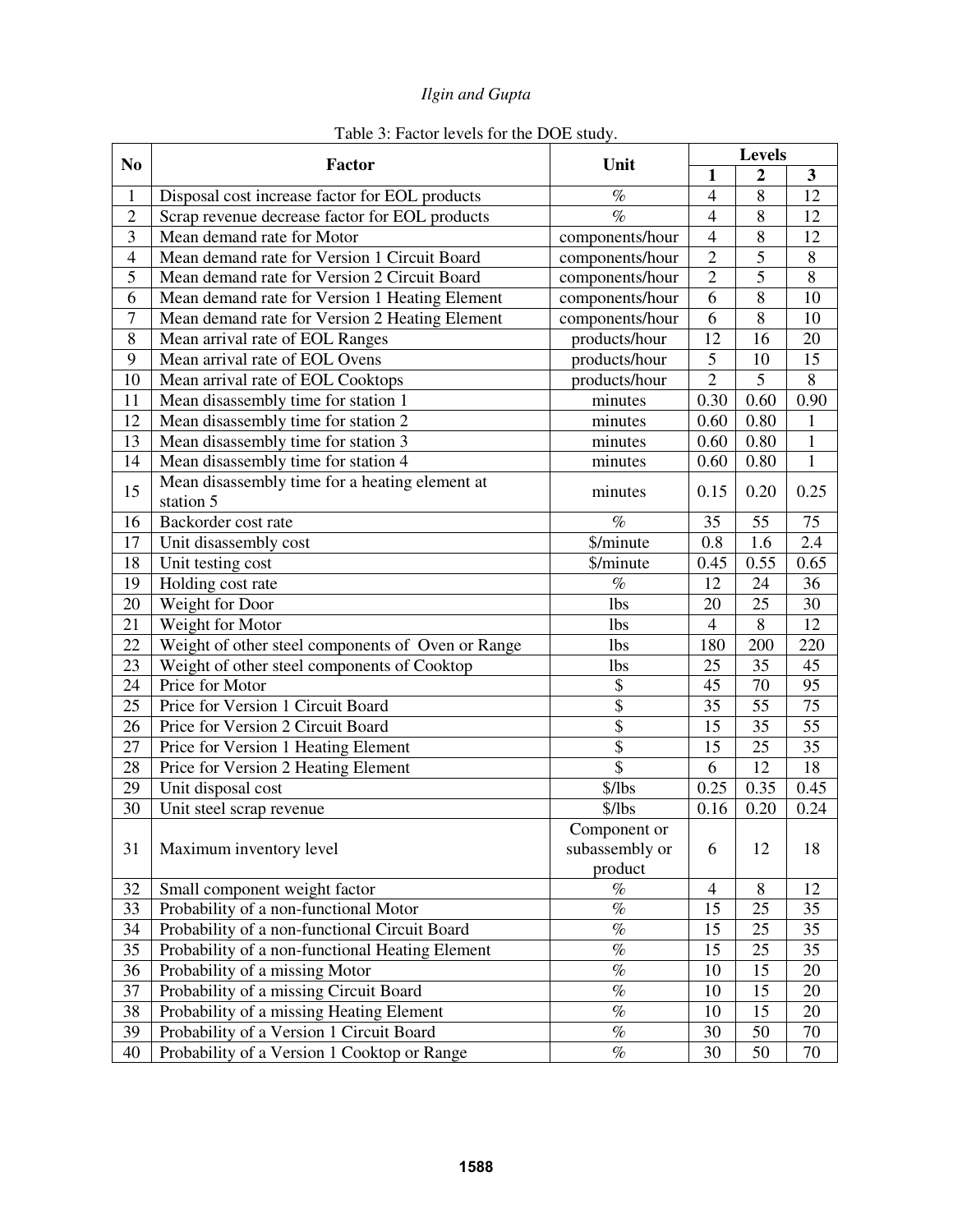In each oven and range, chassis, door, fan plate, fan, upper back plate, lower back plate are sold as steel scrap while chassis is regarded as steel scrap in a cooktop. All the other components in a product are considered as waste components. In order to determine the total weight of small components such as screws and cables, total weight of the main components of a product is multiplied by a *small component weight factor* (these small components are considered as waste components.)

 In order to calculate the disposal cost of a waste component, the weight in pounds is multiplied by the *disposal cost per pound*. Disposal costs for subassemblies and products are calculated by multiplying the total weight of waste components in a subassembly or product by the *disposal cost per pound*. Disposal costs for subassemblies and products are increased by a factor called *disposal cost increase factor for EOL products*. The nuisance created by the disposal of subassemblies and products is higher than that of components because they may involve hazardous materials.

Scrap revenue from a component is calculated by multiplying the weight in pounds by the *scrap revenue per pound*. In the calculation of scrap revenue for subassemblies and products, total weight of scrapable components in a subassembly or product is multiplied by the *scrap revenue per pound.* Scrap revenues for subassemblies and products are decreased by a factor called *scrap revenue decrease factor for EOL products*, which considers the cost of operations required for the separation of materials from them.

While estimating the testing costs for SEPs, the time required to retrieve information from the sensors prior to disassembly is assumed to be 20 seconds per product. In the calculation of transportation cost, the operating cost associated with each trip of the truck is assumed to be \$60. For each EOL oven or range, the facility gets a \$15 collection fee while the collection fee for cooktops is \$7.5.

### **4 RESULTS**

Design of experiments study presented in Section 3 was run for SEPs and CPs. Table 4 presents the 95% confidence interval, t-value and p-value for each test. According to this table, SEPs achieve statistically significant savings in holding, backorder, disassembly, disposal, testing and transportation costs. Moreover, there are statistically significant improvements in total revenue and profit for the case of SEPs.

| <b>Performance</b>         | 95% Confidence Interval on Mean Difference | t-value  | p-value |  |
|----------------------------|--------------------------------------------|----------|---------|--|
| <b>Measure</b>             | (Sensor – No Sensor)                       |          |         |  |
| <b>Holding Cost</b>        | $(-24.8366, -12.1301)$                     | $-5.79$  | 0.000   |  |
| <b>Backorder Cost</b>      | $(-605.856, -462.172)$                     | $-14.79$ | 0.000   |  |
| Disassembly Cost           | $(-39669.3, -26348.4)$                     | $-9.86$  | 0.000   |  |
| Disposal Cost              | $(-55070.5, -46206.0)$                     | $-22.74$ | 0.000   |  |
| <b>Test Cost</b>           | $(-113479, -96697)$                        | $-24.92$ | 0.000   |  |
| <b>Transportation Cost</b> | $(-5350.51, -3983.41)$                     | $-13.59$ | 0.000   |  |
| <b>Total Cost</b>          | $(-208569, -179340)$                       | $-26.41$ | 0.000   |  |
| <b>Total Revenue</b>       | (190207, 250264)                           | 14.60    | 0.000   |  |
| Profit                     | (383554, 444827)                           | 26.90    | 0.000   |  |

Table 4: Results of pair-wise t-tests

### **5 CONCLUSIONS**

Stricter environmental regulations coupled with increasing environmental awareness of consumers are putting pressure on manufacturers. In order to comply with these regulations and to have a better environmental image, many manufacturers set up specific facilities for product recovery. Disassembly is an important process in product recovery, since all product recovery options require some level of product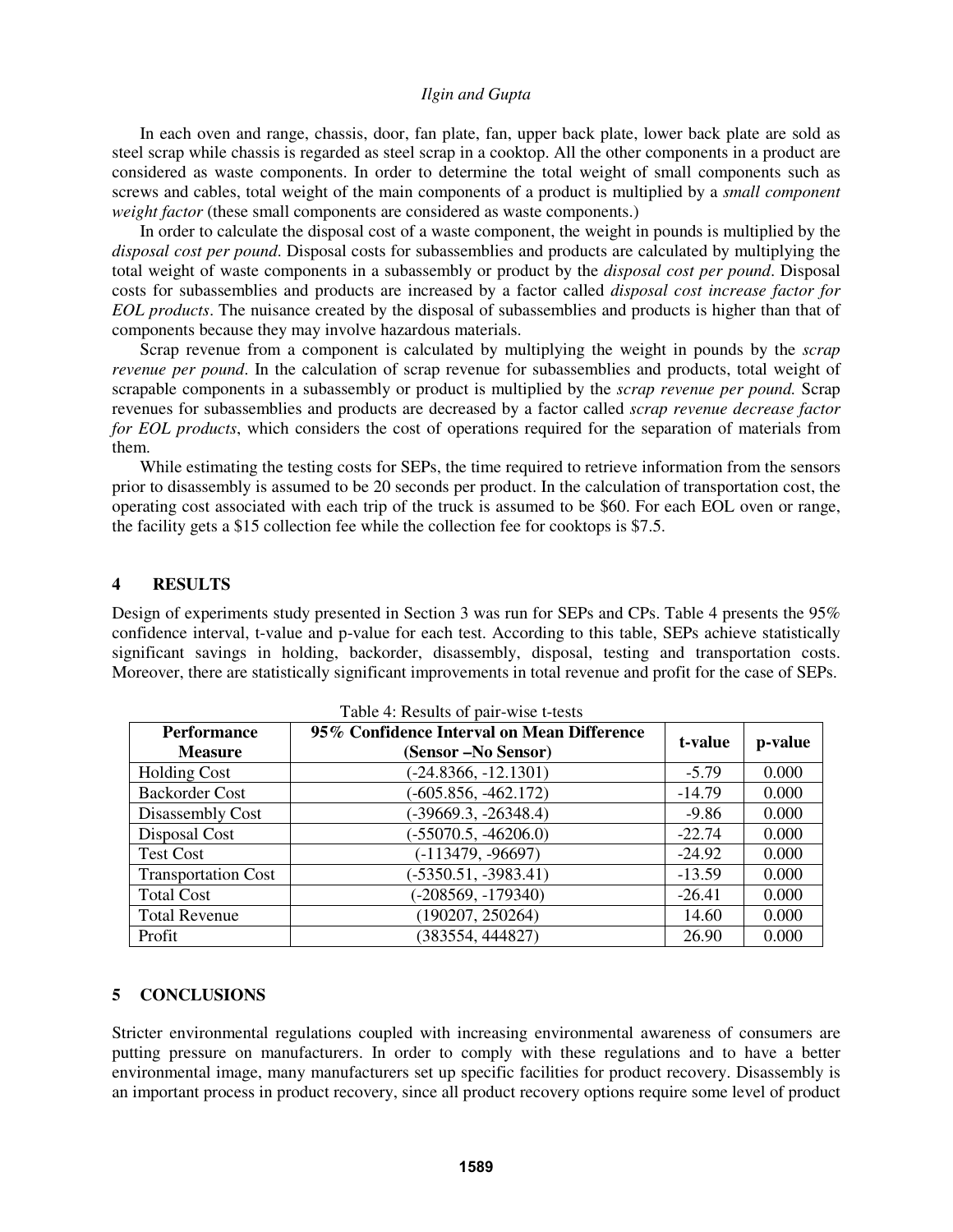disassembly. However, there is a high level of uncertainty associated with disassembly yields due to defective and/or missing components and unknown component versions. In order to deal with this problem, in this study, we proposed and analyzed the use of sensors in the detection of failed and/or missing components and in the determination of component versions in a product before disassembling it. First, separate designs of experiment studies based on orthogonal arrays were performed for conventional products and SEPs. Then, the results of pair-wise t-tests comparing the two cases, based on different performance measures were presented. The test results indicate that SEPs can provide higher revenue and profit levels while decreasing holding, backorder, disassembly, transportation and test costs.

 In this study, it is assumed that all sensors in an EOL product are functional and they are providing right information on the condition and version of the components. However, during the product usage, the sensors may malfunction. They may stop working or they may provide wrong information. Analysis of the impact of SEPs on the performance of a product recovery system considering faulty sensors in EOL products will be an interesting future research topic.

### **REFERENCES**

- Aksoy, H.K., and S.M. Gupta. 2005. Buffer allocation plan for a remanufacturing cell. *Computers & Industrial Engineering* 48: 657-677.
- Dengiz, B. 2009. Redesign of PCB production line with simulation and Taguchi design. In *Proceedings of the 2009 Winter Simulation Conference*, 2197-2204. Austin, TX.
- Gatland, R., E. Yang, and K. Buxton. 1997. Solving engine maintenance capacity problems with simulation. In *Proceedings of the 1997 Winter Simulation Conference*, 892-899. Atlanta, GA.
- Güngör, A., and S.M. Gupta. 1999. Issues in environmentally conscious manufacturing and product recovery: A survey. *Computers & Industrial Engineering* 36: 811-853.
- Guide, V.D.R. 1993. A simulation of synchronous manufacturing at a naval aviation depot. In *Proceedings of the 1993 Winter Simulation Conference*, 908-915. Los Angeles, CA.
- Ilgin, M.A., and S.M. Gupta. 2008. Joint optimization of transportation and spare parts inventory policies in a reverse logistics network using OptQuest In *Proceedings of the 2008 ASME International Mechanical Engineering Congress and Exposition*, 877-885. Boston, MA.
- Ilgin, M.A., and S.M. Gupta. 2009. Analysis of a kanban controlled disassembly line with sensor embedded products. In *Proceedings of the 2009 Northeast Decision Sciences Institute Conference*, 555-560. Uncasville, Connecticut.
- Ilgin, M.A., and S.M. Gupta. 2010. Environmentally conscious manufacturing and product recovery (ECMPRO): A review of the state of the art. *Journal of Environmental Management* 91: 563-591.
- Karlsson, B. 1997. A distributed data processing system for industrial recycling. In *Proceedings of 1997 IEEE Instrumentation and Measurement Technology Conference*, 197-200 Ottawa, Canada.
- Kelton, D.W., R.P. Sadowski, and D.A. Sadowski. 2007. *Simulation with arena.* 4th ed. New York: McGraw-Hill.
- Klausner, M., W.M. Grimm, and C. Hendrickson. 1998. Reuse of electric motors in consumer products. *Journal of Industrial Ecology* 2: 89-102.
- Klausner, M., W.M. Grimm, and A. Horvath. 1999. Integrating product takeback and technical service. In *Proceedings of the 1999 IEEE International Symposium on Electronics and the Environment*, 48- 53. Danvers, MA.
- Petriu, E.M., N.D. Georganas, D.C. Petriu, D. Makrakis, and V.Z. Groza. 2000. Sensor-based information appliances. *IEEE Instrumentation & Measurement Magazine* 3: 31-35.
- Phadke, M.S. 1989. *Quality engineering using robust design.* New Jersey: Prentice Hall.
- Scheidt, L., and Z. Shuqiang. 1994. An approach to achieve reusability of electronic modules. In *Proceedings of the 1994 IEEE International Symposium on Electronics and the Environment*, 331-336. San Francisco, CA.